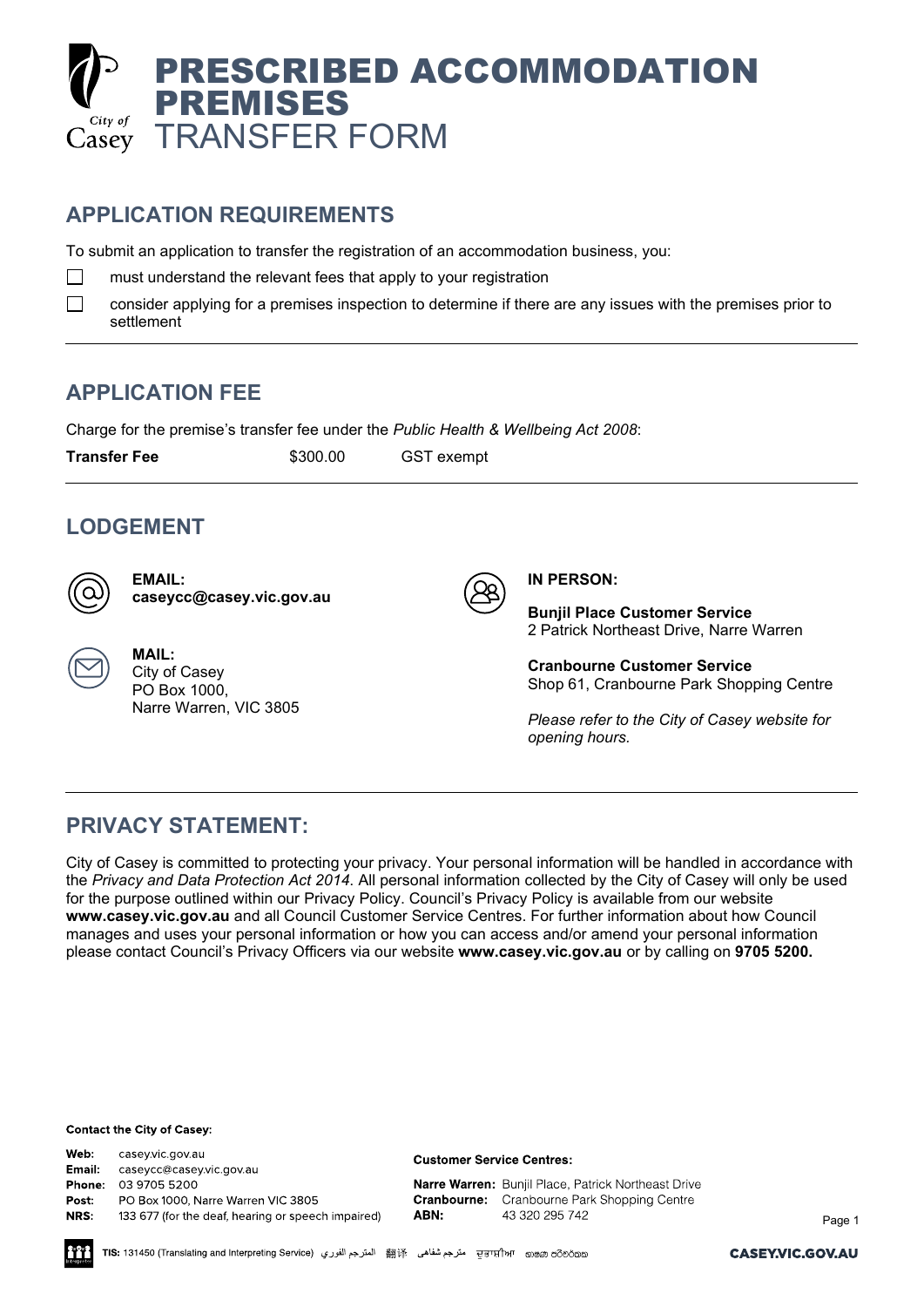### **PRESCRIBED ACCOMMODATION PREMISES TRANSFER FORM** `

| <b>EXISTING PROPRIETOR DETAILS:</b>                                                                                                                          |  |         |  |            |  |             |  |
|--------------------------------------------------------------------------------------------------------------------------------------------------------------|--|---------|--|------------|--|-------------|--|
| Proprietor type:                                                                                                                                             |  | Company |  | Individual |  | Partnership |  |
| Name/s:<br>If the proprietor is a company, provide the company name. If the proprietor is an individual or partnership, provide the name of<br>the person/s. |  |         |  |            |  |             |  |
|                                                                                                                                                              |  |         |  |            |  |             |  |
|                                                                                                                                                              |  |         |  |            |  |             |  |
| Proprietor/s address (registered address if company):                                                                                                        |  |         |  |            |  |             |  |
|                                                                                                                                                              |  |         |  |            |  |             |  |
| Suburb:                                                                                                                                                      |  |         |  |            |  | Postcode:   |  |
|                                                                                                                                                              |  |         |  |            |  |             |  |
| Proprietor's postal address (if different from above):                                                                                                       |  |         |  |            |  |             |  |
|                                                                                                                                                              |  |         |  |            |  |             |  |
| Suburb:                                                                                                                                                      |  |         |  |            |  | Postcode:   |  |
|                                                                                                                                                              |  |         |  |            |  |             |  |
| Mobile:                                                                                                                                                      |  |         |  | Telephone: |  |             |  |
|                                                                                                                                                              |  |         |  |            |  |             |  |
| ACN/ABN:<br>Email:                                                                                                                                           |  |         |  |            |  |             |  |
| Date of Birth (only for individuals applying to register a rooming house that do not have an ABN)                                                            |  |         |  |            |  |             |  |

# **PREMISES DETAILS:**

Trading Name:

| Premises address:                   |                            |  |  |  |  |
|-------------------------------------|----------------------------|--|--|--|--|
|                                     |                            |  |  |  |  |
| Suburb:                             | Postcode:                  |  |  |  |  |
| Name of contact person at premises: |                            |  |  |  |  |
|                                     |                            |  |  |  |  |
| Mobile:                             | <b>Business Telephone:</b> |  |  |  |  |
|                                     |                            |  |  |  |  |
| Email:                              |                            |  |  |  |  |